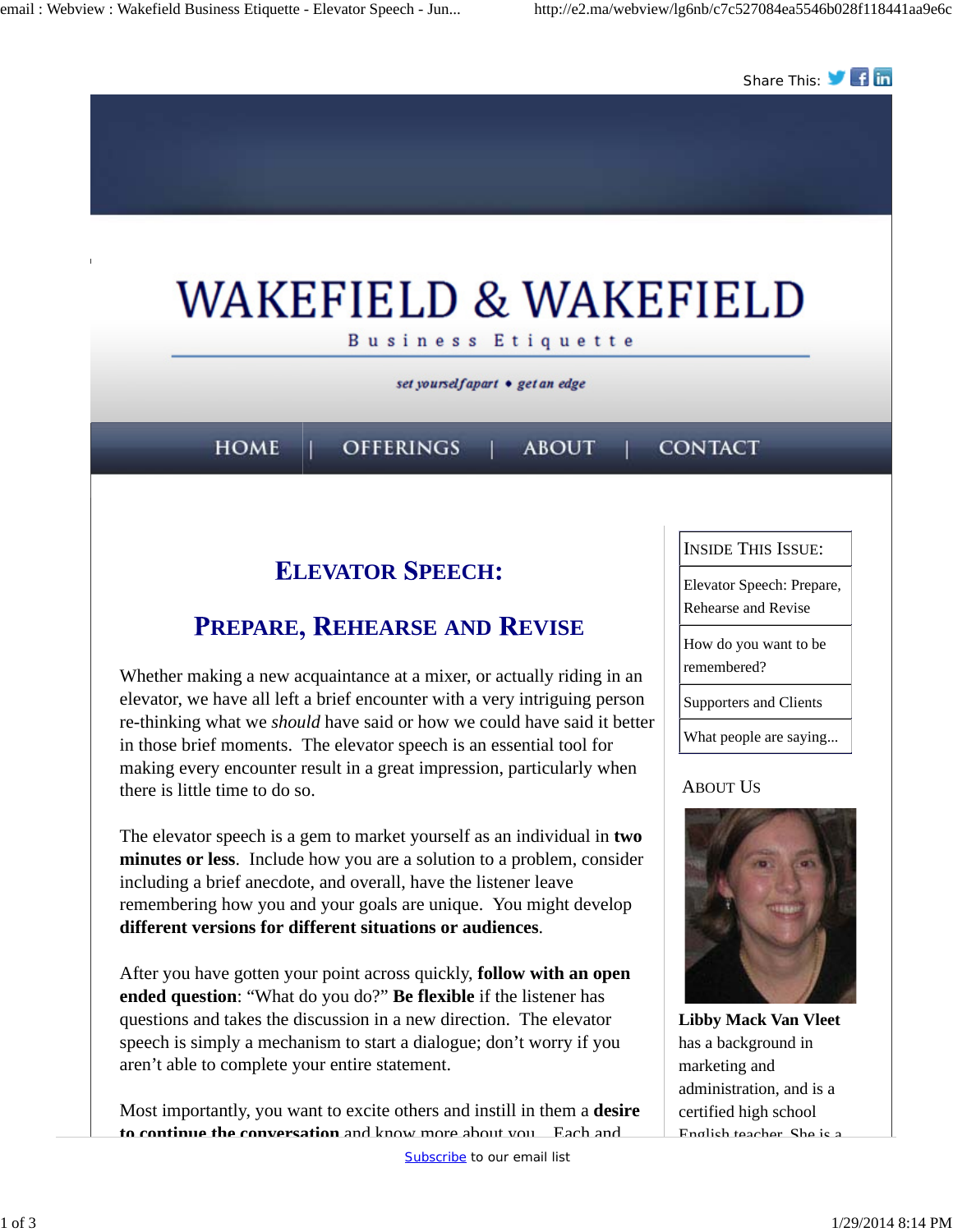every personal encounter we make has potential to further our respective missions. For that reason, make it a priority to prepare an elevator speech, rehearse it, and revise it regularly.

### **YOUR Business Etiquette Topics:**

**Submit your thoughts and questions to libby@wakefieldetiquette.com. Libby will address your ideas in upcoming issues of our newsletter.**

# **OW DO YOU WANT TO BE REMEMBERED**

Libby Van Vleet and her father Wake Mack promote business etiquette. It is a smart and easy way to retain clients. Increase business earnings and sales. It is time to take your employees to the next level.



When you retain the services of Wakefield & Wakefield, be prepared for success as your staff members maximize their potential and exceed expectations.

Set yourself apart to get an edge. People will remember!

*For further information about Wakefield & Wakefield, contact Libby at 503-893-9253 or libby@wakefieldetiquette.com.*

## **UPPORTERS AND LIENTS**

#### *Thanks to all of our fabulous clients and supporters.*

- Arlington Club Speakers Corner Arlington Club
- CB Richard Ellis, Inc. Mike Wells, Managing Director
- Isler Northwest LLC Tania Gitch, C.P.A.
- National Charity League, Inc. Sarah Allen, Portland Chapter
- Washington Trust Bank Linda Williams, President, Oregon Region

## **HAT PEOPLE ARE SAYING**

graduate of Colorado College and Chapman University.



**Wake Mack** is a former lawyer, local businessman and financial services development officer. He graduated from Notre Dame, Willamette College of Law, and served in the U.S. Marines Corps.

www.wakefieldetiquette.com 503-893-9253

#### WISE WORDS

"Do not wear your courtesy like a watch, to be taken out now and then when you want to impress people. Be courteous always, wherever you go, with whomever you happen to be."

*– Sister Mary Mercedes*